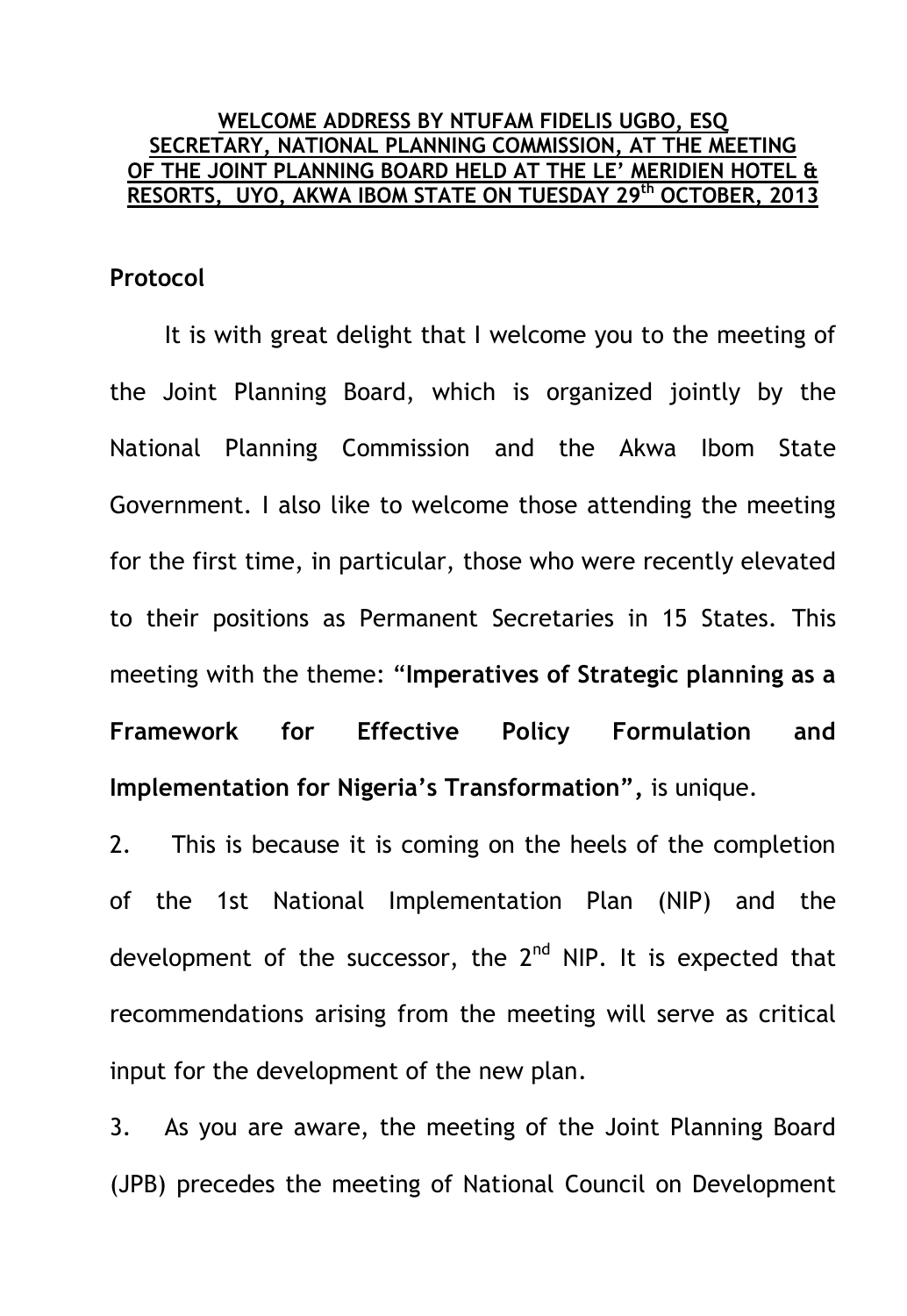Planning. The first and second day of the meeting is to be devoted to technical level discussions with the Secretary to the National Planning Commission and the Permanent Secretaries and Directors from the States' Planning Commissions and representatives of Federal MDAs and the private sector. This is to be followed on the third day, by the meeting of the Honourable Commissioners responsible for Economic Planning at the State level with the Hon. Supervising Minister/Deputy Chairman, NPC presiding. With the caliber of members here present, I trust that the quality of discussions and recommendations arising from the Joint Planning Board (JPB) meetings would be highly enriching.

4. The purpose of this meeting is to review the extent of implementation of key recommendations arising from the last meeting of the JPB held at Benue State and also to interact among ourselves, Permanent Secretaries and Directors of States' Planning Commissions at the Federal and State level on the modalities for strengthening strategic planning for enhanced policy formulation and implementation. This is expected to pave way for effective realization of the objectives of the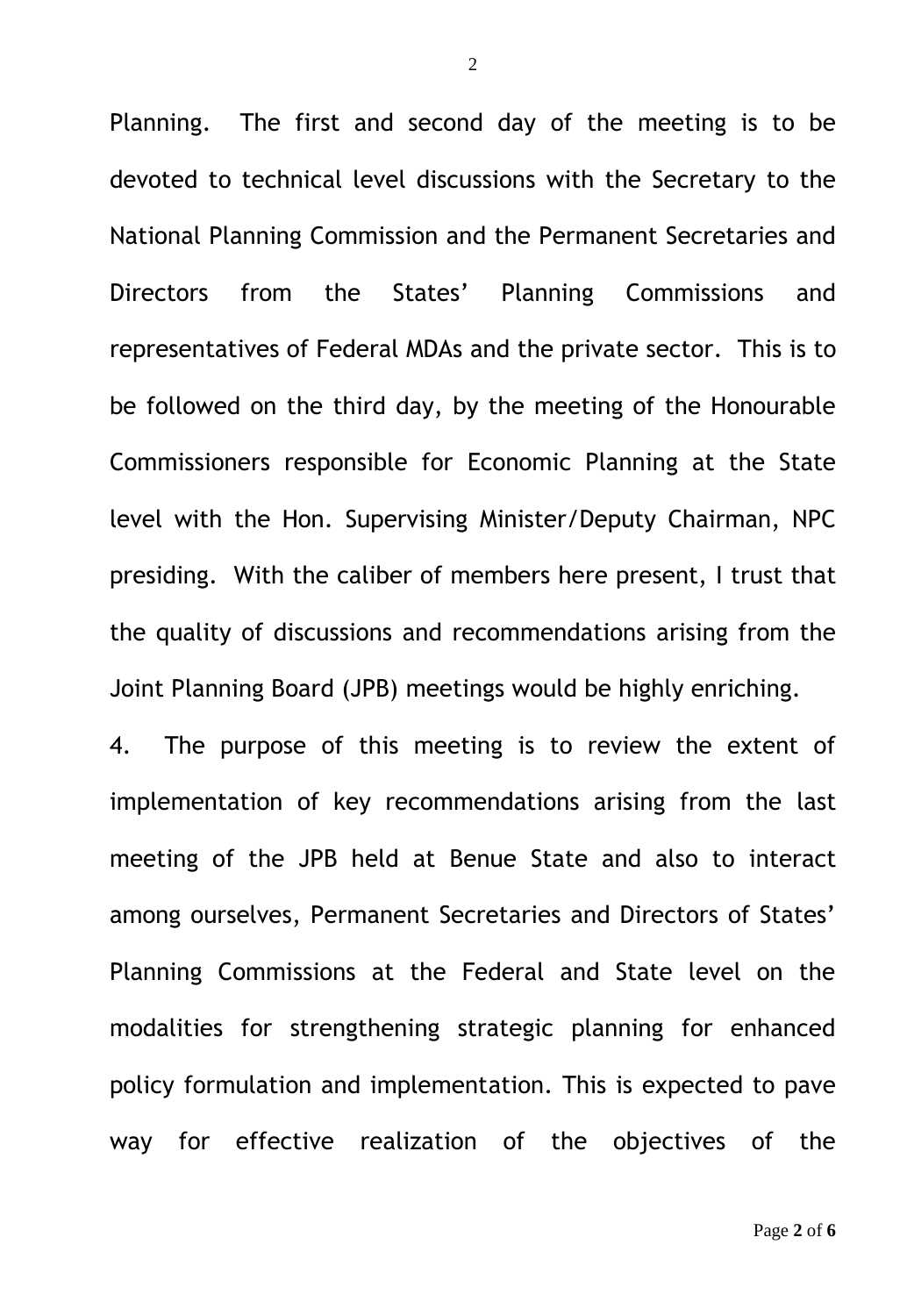Transformation Agenda and the NV20:2020. The Forum will also allow for building capacity of public servants for sustained implementation of strategic plans at the National and subnational levels.

5. The meetings of today and tomorrow are therefore very important, and members are urged to accord priority to the deliberation of all items on the agenda. The outcome of the meeting is expected to serve as input for the meeting of the National Council on Development Planning, which comes up on Thursday.

6. Let me reiterate that much is expected of us as technocrats and experts on development planning and economic management in Nigeria. I also expect that far reaching recommendations will be reached with respect to institutionalizing strategic plans, policy formulation and performance management system at the sub-national level. This will no doubt facilitate the realization of the objective of the Transformation Agenda and Nigeria's Vision 20:2020.

3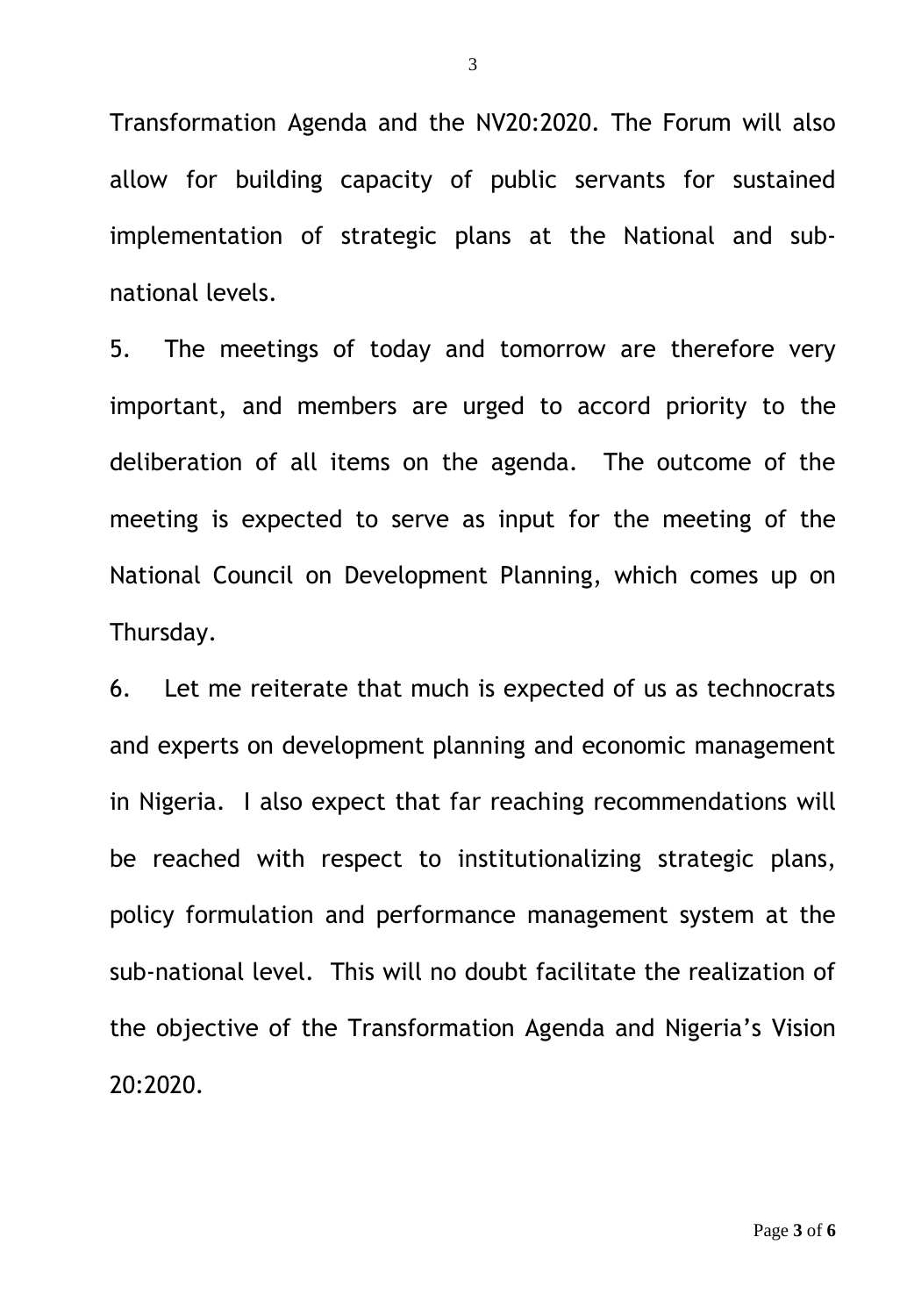7. As part of the effort to also improve strategic planning and the transformation process of the country, the Government's Transformation Agenda is currently being faithfully implemented. A mid-term report of the Transformation Agenda was formally launched by Mr. President on May 29, 2013. A 30 year National Integrated Infrastructure Master Plan (NIIMP) has also been developed to complement the TA and NV20:2020. This is aimed at allowing for a coordinated approach to infrastructure development in Nigeria. The scope of coverage of the NIIMP is 2014-2043. The investment size is approximately N464 trillion (US\$2.9) and to be implemented through 6 no., 5 year operational plan and 3 no., 10 year strategic plan. The NIIMP has been concluded and currently being validated. It is gratifying to note that the Permanent Secretaries of States Planning Commission were actively involved in the plan development process. I trust that you will also be involved in the NIIMP implementation process in your respective States to give meaning to the process, in which we were all actively involved.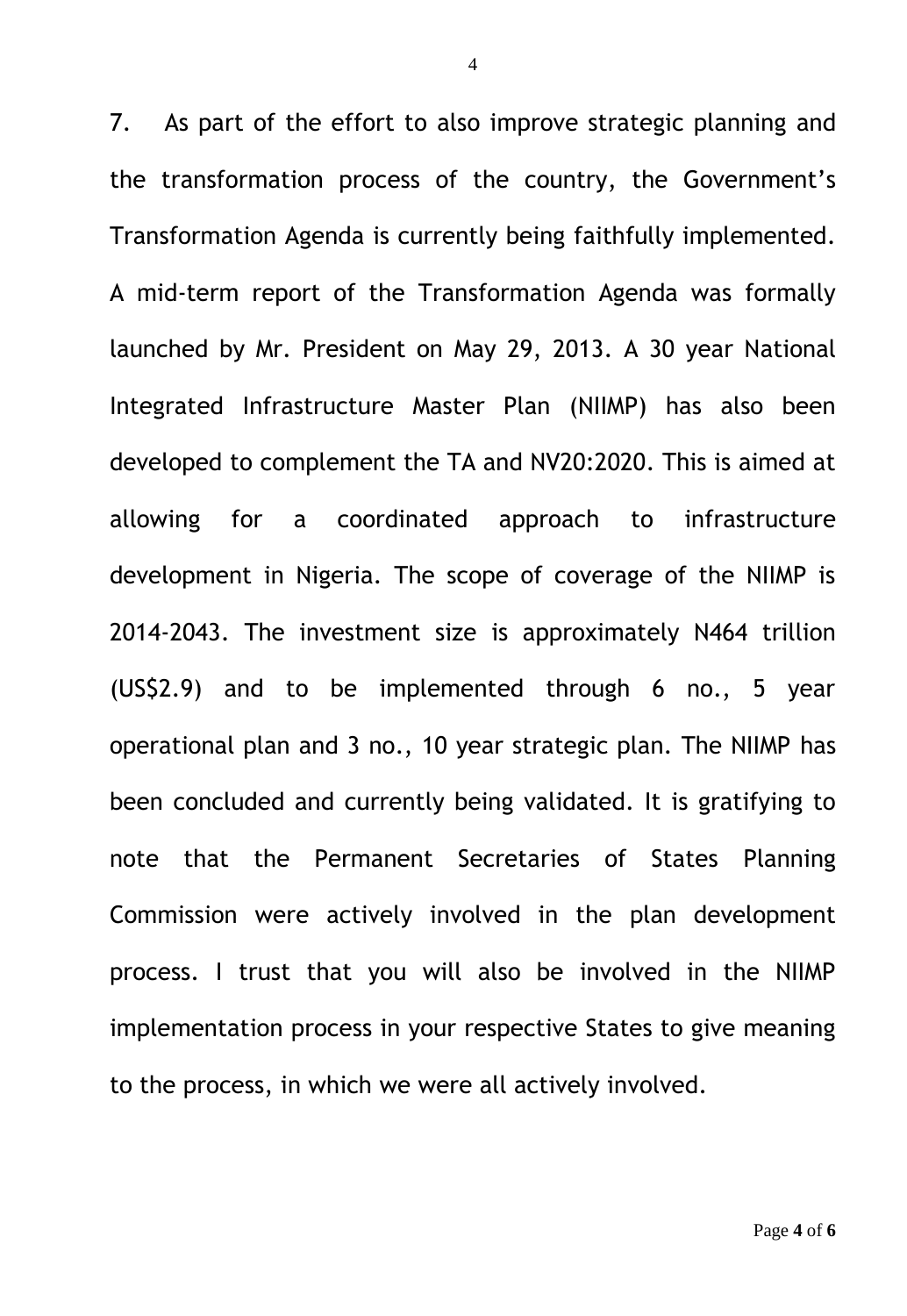8. Distinguished Ladies and Gentlemen, given the relevance of infrastructure to growth and development of any nation, it is our belief that the NIIMP will pave way for effective transformation of Nigeria's economy. I therefore urge that States should ensure that their annual budgets and medium term plans are aligned with the priorities of the NIIMP with effect from 2014 budget.

9. Our gathering here today, therefore, provides a great opportunity for us to learn from experience of States Permanent Secretaries responsible for Economic Planning, and other development experts at the federal level, especially in the area of strategic plan formulation and its implementation process. I am also confident that the deliberations will be intellectually stimulating, refreshing and rewarding, especially as the rest of the agenda have been devoted to technical level presentations on major topical issues namely:

- (i) Aligning the Budgets with the National Plans: Federal and States' Experiences
- (ii) The relevance of Geospatial Data in the delivery of Infrastructure Master Plan (2014-2043)

5